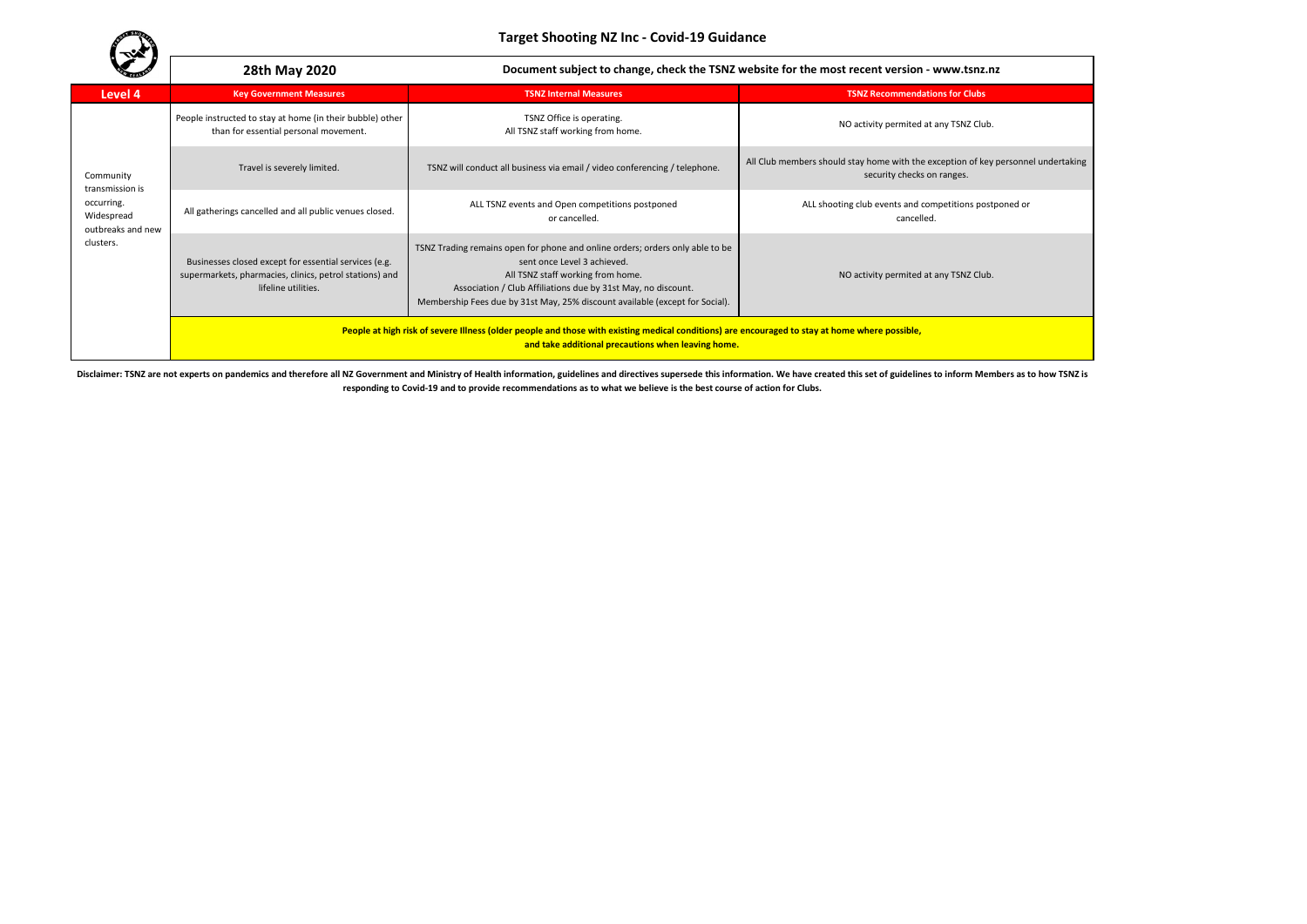**Target Shooting NZ Inc - Covid-19 Guidance**

|                                            | 28th May 2020<br>Document subject to change, check the TSNZ website for the most recent version - www.tsnz.nz                                                                                        |                                                                                                                                                                                                                                                  |                                                                                                                 |  |
|--------------------------------------------|------------------------------------------------------------------------------------------------------------------------------------------------------------------------------------------------------|--------------------------------------------------------------------------------------------------------------------------------------------------------------------------------------------------------------------------------------------------|-----------------------------------------------------------------------------------------------------------------|--|
| Level 3                                    | <b>Key Government measures</b>                                                                                                                                                                       | <b>TSNZ Internal Measures</b>                                                                                                                                                                                                                    | <b>TSNZ Recommendations for Clubs</b>                                                                           |  |
| High risk the disease is<br>not contained. | People instructed to stay home in their bubble other than<br>for essential personal movement - including to go to<br>work, school If they have to or for local recreation.                           | TSNZ Office remains open.<br>All TSNZ staff working from home.                                                                                                                                                                                   | NO activity permited at any TSNZ club.                                                                          |  |
|                                            | Physical distancing of two metres outside home (including<br>on public transport), or one metre In controlled<br>environments like schools and workplaces.                                           | ALL TSNZ events and Open competitions postponed<br>or cancelled.                                                                                                                                                                                 | ALL shooting club events and competitions postponed or<br>cancelled.                                            |  |
|                                            | People must work from home unless that Is not possible.                                                                                                                                              | TSNZ will conduct all business via email / video conferencing / telephone.                                                                                                                                                                       | All Club members should stay home with the exception of key personnel undertaking<br>security checks on ranges. |  |
|                                            | Businesses can open premises, but cannot physically<br>interact with customers.                                                                                                                      | TSNZ Trading remains open for phone and online orders; orders can be sent out<br>when received.<br>Association & Club Affiliations due by 31st May, no discount.<br>Membership Fees due by 31st May, 25% discount available (except for Social). | NO activity permited at any TSNZ club.                                                                          |  |
|                                            | Non-contact organised sports not allowed outside bubble.                                                                                                                                             |                                                                                                                                                                                                                                                  | NO activity permited at any TSNZ club,<br>including individual practice at a club range.                        |  |
|                                            | Public venues are closed (e.g. libraries, museums,<br>cinemas, food courts, gyms, pools, playgrounds, markets).                                                                                      |                                                                                                                                                                                                                                                  | NO activity permited at any TSNZ club.                                                                          |  |
|                                            | Gatherings of up to 10 people are allowed but only for<br>wedding services, funerals and tangihanga. Physical<br>distancing and public health measures must be<br>maintained.                        |                                                                                                                                                                                                                                                  | NO activity permited at any TSNZ club.                                                                          |  |
|                                            | Inter-regional travel is highly limited (e.g. for essential<br>workers, with limited exemptions for others).                                                                                         | TSNZ will conduct all business via email / video conferencing / telephone.                                                                                                                                                                       | All Club members should stay home with the exception of key personnel undertaking<br>security checks on ranges. |  |
|                                            | People at high risk of severe Illness (older people and those with existing medical conditions) are encouraged to stay at home where possible,<br>and take additional precautions when leaving home. |                                                                                                                                                                                                                                                  |                                                                                                                 |  |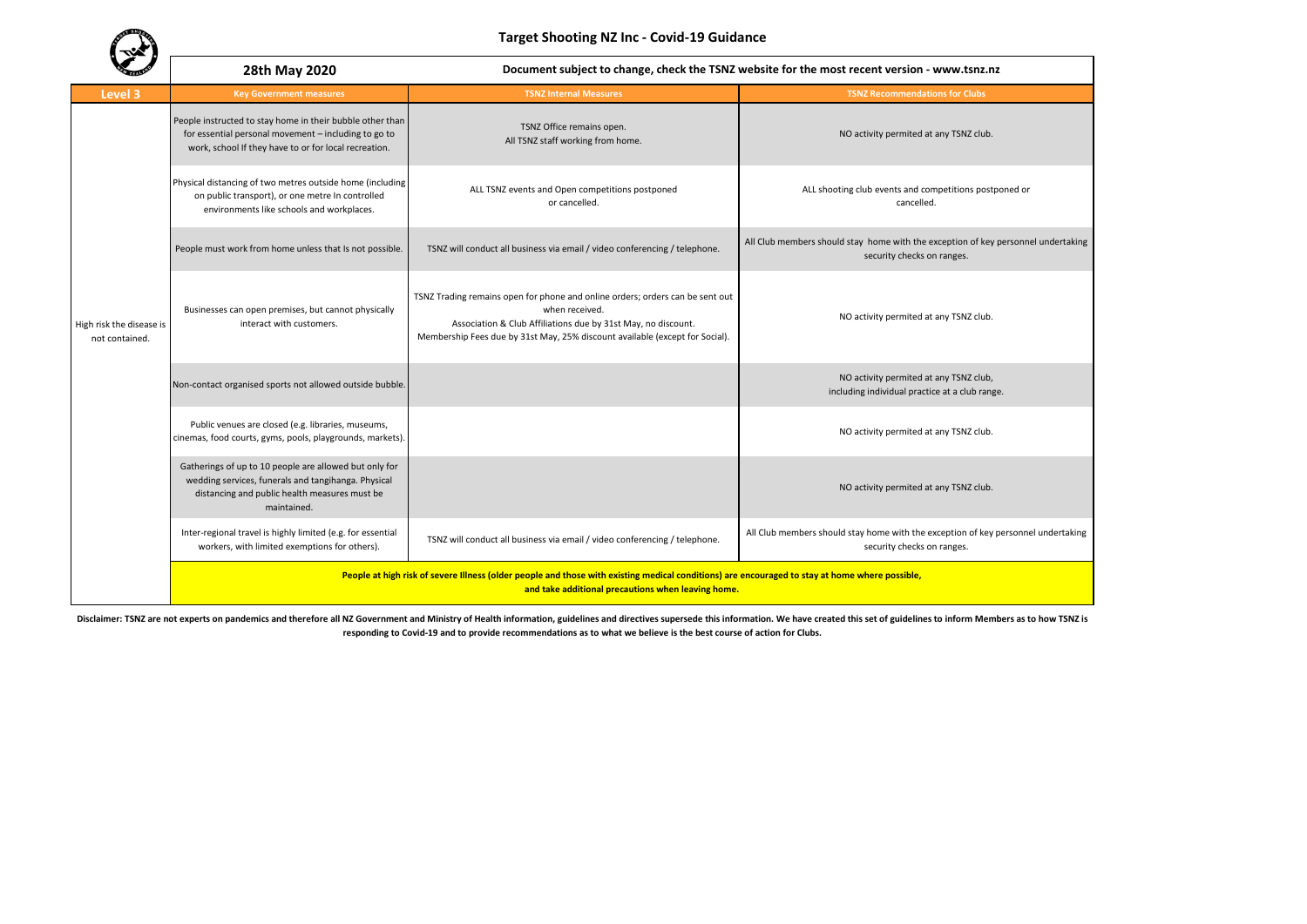| <b>CELEBRATI</b>                                                              | 28th May 2020                                                                                                                                                                                                                                                | Document subject to change, check the TSNZ website for the most recent version - www.tsnz.nz                                                                                                                                                                                                                                                                                                                                                     |                                                                                                                                                                                                                                                                                                                                                                                                                                              |  |
|-------------------------------------------------------------------------------|--------------------------------------------------------------------------------------------------------------------------------------------------------------------------------------------------------------------------------------------------------------|--------------------------------------------------------------------------------------------------------------------------------------------------------------------------------------------------------------------------------------------------------------------------------------------------------------------------------------------------------------------------------------------------------------------------------------------------|----------------------------------------------------------------------------------------------------------------------------------------------------------------------------------------------------------------------------------------------------------------------------------------------------------------------------------------------------------------------------------------------------------------------------------------------|--|
| <b>Level 2</b>                                                                | <b>Key Government measures</b>                                                                                                                                                                                                                               | <b>TSNZ Internal Measures</b>                                                                                                                                                                                                                                                                                                                                                                                                                    | <b>TSNZ Recommendations for Clubs</b>                                                                                                                                                                                                                                                                                                                                                                                                        |  |
| The disease is<br>contained, but the risk<br>of community tranfer<br>remains. | Physical distancing of two metres between strangers in<br>public and one metre for other controlled environments.                                                                                                                                            |                                                                                                                                                                                                                                                                                                                                                                                                                                                  | Shooting activity open to Club and TSNZ member events providing TSNZ Level 2 RISK<br>ASSESSMENT has been satisfactorily addressed, and building is large enough to<br>maintain 1m distancing.<br>Ranges must have a written Covid-19 Range Safety Plan in place.<br>Leave at least one empty mound between shooters or separate mounds with a<br>physical barrier.<br>Maintain 1m distancing in gear, shooting, marking and all other areas. |  |
|                                                                               | Gatherings of up to 100 people indoors and outdoors<br>allowed while maintaining physical distancing and contact<br>tracing requirements.<br>Indoor gatherings should be seated, and no more than 2<br>hours long.                                           | TSNZ events and Open competitions allowed providing<br>TSNZ Level 2 RISK ASSESSMENT has been satisfactorily addressed.<br>Events may also be postponed or cancelled, or changed to online/distance<br>events.                                                                                                                                                                                                                                    | Events permitted only as above.<br>Maximum of 100 present at any one time.<br>No school, new group or business programmes to be conducted.<br>Limit food or drink being consumed on premises.                                                                                                                                                                                                                                                |  |
|                                                                               | Stay home if you're sick, report flu-like symptoms.                                                                                                                                                                                                          |                                                                                                                                                                                                                                                                                                                                                                                                                                                  | If you are sick, stay away.<br>Clubs may turn away anyone who appears unwell.                                                                                                                                                                                                                                                                                                                                                                |  |
|                                                                               | Sport and recreation activities are allowed if conditions or<br>gatherings are met and physical distancing is followed.                                                                                                                                      | TSNZ events and Open competitions permitted as above - TSNZ to seek<br>confirmation from all organisers.<br>All TSNZ Indoor POSTALS permitted, due dates extended to 30th September.<br>2020 Indoor Season finishing date (usually 30th September) may be extended to<br>accommodate Championships re-scheduled from earlier in the year.<br>Grading period (1 April-30 September) unchanged unless Indoor Season finishing<br>date is extended. | Events permitted only as above.<br>Online/distance events permitted - any new events to be<br>pre-approved by TSNZ.<br>No sharing of any equipment or clothing, including mats.<br>Handwashing and disinfecting to be priority, including when target-handling.                                                                                                                                                                              |  |
|                                                                               | Public venues can open but must comply with conditions<br>on gatherings, and undertake public health measures.                                                                                                                                               |                                                                                                                                                                                                                                                                                                                                                                                                                                                  | Clubs must maintain a register of all persons accessing the club facilities (whether<br>shooting or not).<br>Regulate numbers of members present at any one time.<br>Handwashing and disinfecting to be priority.<br>All facilities to be regularly sanitised.                                                                                                                                                                               |  |
|                                                                               | Most businesses open, and business premises can be<br>open for staff and customers with appropriate measures<br>In place. Alternative ways of working encouraged (e.g.<br>remote working, , physical distancing, staggering meal<br>breaks, flexible leave). | TSNZ Trading operates as normal with appropriate physical distancing.<br>Association / Club Affiliations due by 31st May, no discount.<br>Membership Fees due by 31st May, 25% discount available (except for Social).                                                                                                                                                                                                                           |                                                                                                                                                                                                                                                                                                                                                                                                                                              |  |
|                                                                               | NZ-wide travel is allowed with good personal records kept<br>and to events that meet Level 2 requirements.                                                                                                                                                   | TSNZ will conduct all business via email / video conferencing / telephone.<br>Possibility of AGM being held via ZOOM being investigated.                                                                                                                                                                                                                                                                                                         | Open competitions and Range Inspections allowed as above - no restrictions on travel<br>but entry to TSNZ members only.<br>FUTURE Championship dates on TSNZ Calendar to resume, although organisers may<br>still cancel/postpone/change to distance match if preferred.<br>Those on PAST DATES may be re-scheduled or become distance competitions - either<br>option must be pre-approved by TSNZ.                                         |  |
|                                                                               | People at high risk of severe Illness (older people and those with existing medical conditions) are encouraged to stay at home where possible,<br>and take additional precautions when leaving home.                                                         |                                                                                                                                                                                                                                                                                                                                                                                                                                                  |                                                                                                                                                                                                                                                                                                                                                                                                                                              |  |